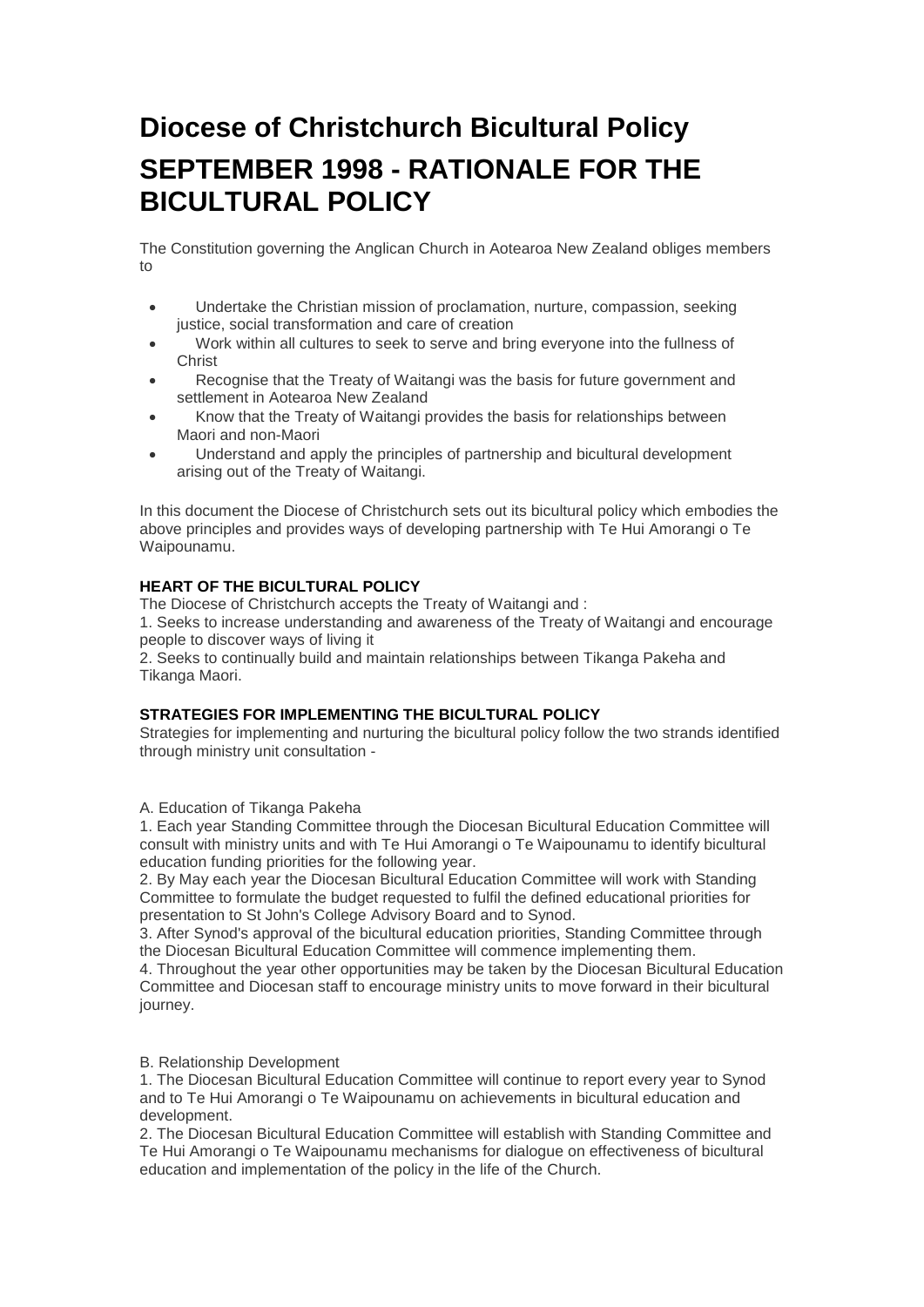3. The Diocesan Bicultural Education Committee will continue, in consultation with Te Hui Amorangi o Te Waipounamu, to explore appropriate relationships for ministry units with organisations such as Ngai Tahu runanga and Nga Maata Waka.

# **1998 SYNOD RESOLUTION**

Synod resolved to adopt the Diocesan Bicultural Policy, as contained in the Report on the Diocesan Bicultural Policy.

# **DEFINITIONS**

Pakeha: all people who are not Maori, not tangata whenua, who have settled in Aotearoa New Zealand.

Maori: the indigenous people of Aotearoa New Zealand, tangata whenua.

Tikanga Pakeha:

(a) under the Constitution -

(i) the Dioceses of the Anglican Church in New Zealand which include the Diocese of **Christchurch** 

(ii) all who choose to identify with and worship under the umbrella of the Diocese of **Christchurch** 

(b) under the Treaty of Waitangi - all people other than Maori who are New Zealanders by virtue of the Treaty of Waitangi (tangata tiriti).-

Tikanga Maori:

(a) under the Constitution -

(i) Te Pihopatanga o Aotearoa which includes Te Hui Amorangi o T Waipounamu

(ii) all who choose to identify with and worship under the umbrella of Te Pihopatanga o Aotearoa

(b) under Te Tiriti o Waitangi - iwi, hapu and Maori organisations.

Biculturalism: the willingness and the ability to venture into the culture of another people from the security of one's own cultural base.

(It should be noted that other definitions exist.)

Bicultural development: the process whereby two cultures grow and develop within one nation in a spirit of mutual respect and responsibility.

Partnership: co-operation and interdependence between distinct cultural groups within one nation.

Bicultural partnership: implementation of bicultural development within the Anglican Church of Aotearoa New Zealand and Polynesia.

Consultation: two parties agreeing to meet together in the spirit of willingness to change, discussing the proposal until there is mutual understanding, and making a decision together.

# **BACKGROUND TO THE DIOCESE OF CHRISTCHURCH BICULTURAL POLICY DIOCESAN ACTION ON THE 1992 GENERAL SYNOD DECISION**

In May 1992 at Hamilton the Anglican Church made exciting history. To quote Archbishop Brian Davis, "we have done something significant for the Church and beyond, for our nation and beyond our nation."

Representatives from our Diocese, together with others of the rest of our Church, changed the face of the Anglican Church. General Synod (the governing body of the Church) said YES to giving cultural difference full and equal importance in the life of the Church. The structures of our Church were changed.

As was said at the time, "the new structures offer the promise of real partnership, a partnership beyond paternalism and dependency, a relationship that respects and honours cultural diversity and gives to each tikanga the mana that is consistent with the mana God gives all as sons and daughters."

The key word in the new Constitution of the Church became "tikanga". "Tikanga" means "cultural strand"; three were recognised \u0013 Maori, Pakeha and Polynesia.

"The three partners became equals, and not one holds sway", stated Rev. John Paterson, General Secretary of the Church.

It meant, "the Church recognises a special bi-cultural partnership between Maori and Pakeha, founded upon the principles of the Treaty of Waitangi, and seeks to express this in its life." The following year the Christchurch Diocesan Synod decided to employ a Bicultural Educator.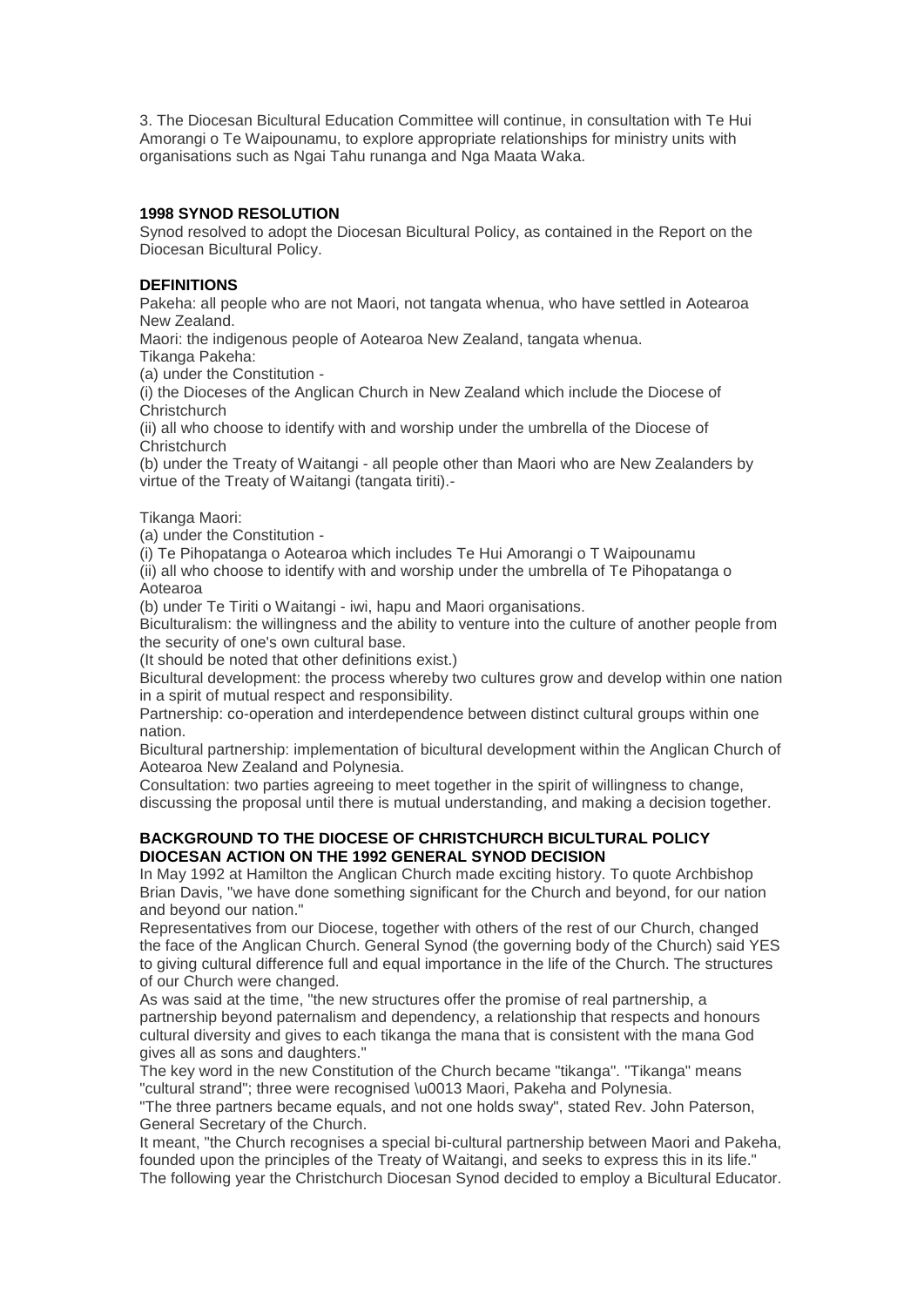Kirstie MacDonald-Ashby spent two and a half years promoting bicultural understanding. In 1995 our Christian Education and Nurture Division suggested that the Diocesan Bicultural Education Committee consider development of a bicultural policy for the Diocese of Christchurch.

In June 1996 the Committee set a programme for development of a Bicultural Policy. The programme was:

- 1. Education of people developing the policy in terminology and perspectives
- 2. Analysis of structures of the Church
- 3. a. Consultation with Pakeha ministry units
- b. Consultation with Maori
- 4. Drafting of a policy for presentation to Synod
- 5. Strategies for adoption of the policy
- 6. Implementation of the bicultural policy
- 7. Maintenance of the bicultural policy.

Phase 3, consultation with ministry units and Tikanga Maori during early 1997 made clear that the policy needed to be dealt with over the period of two Synods. Accordingly, 1997 Synod resolved

... That this Synod receives the Draft Diocesan Bicultural Policy, as contained in the Appendix to the Diocesan Bicultural Education Committee Report, and commends it to ministry units and other bodies associated with the mission of the Diocese for study and consideration as the next stage in the development of a Diocesan Bicultural Policy to be presented to Synod in 1998 for adoption.

In response to the Synod resolution the Diocesan Bicultural Education Committee contracted Shona Hickey to train a team of Diocesan bicultural educators to provide bicultural seminars to ministry units. Fifteen ministry units took up the offer and provided valuable feedback on the usefulness of the seminars as a help to responding to the Draft Diocesan Bicultural Policy and initiating positive action.

Ministry units generally indicated the vital need for the bicultural policy to be a living document of clear practical benefit to every parishioner.

# **BASIS OF THE BICULTURAL POLICY**

The Government and the courts have made a number of clear statements about the status of the Treaty of Waitangi. For example, in the booklet published to commemorate 150 years since the signing of the Treaty, the Government stated, The Treaty of Waitangi is the founding document for our nation.

The Treaty obligation to partnership is with Maori, the indigenous people of Aotearoa. Constitutionally, the Anglican way of institutionalising this partnership is by structural relationships \u0013 cultural strands between Pakeha, Maori, and Pasefika. Within the Church structure the Treaty partnership relationship is expressed between Dioceses and Te Pihopatanga. The local expression of Te Pihopatanga o Aotearoa is Te Hui Amorangi o Te Waipounamu.

Parts of the Constitution of the Anglican Church of Aotearoa, New Zealand and Polynesia were altered in 1992 to read in the Preamble:

AND WHEREAS (6) by the Treaty of Waitangi, signed in 1840, the basis for future government and settlement of New Zealand was agreed, which Treaty implies partnership between Maori and settlers and bicultural development within one nation;

AND WHEREAS (12) the principles of partnership and bicultural development require the Church to:

a. organise its affairs within each of the tikanga (social organisations, language, laws, principles, and procedure) of each partner;

b. be diligent in prescribing and in keeping open all avenues leading to the common ground; c. maintain the right of every person to choose any particular cultural expression of the faith; AND WHEREAS (13) Te Runanga o Te Pihopatanga o Aotearoa and the General Synod,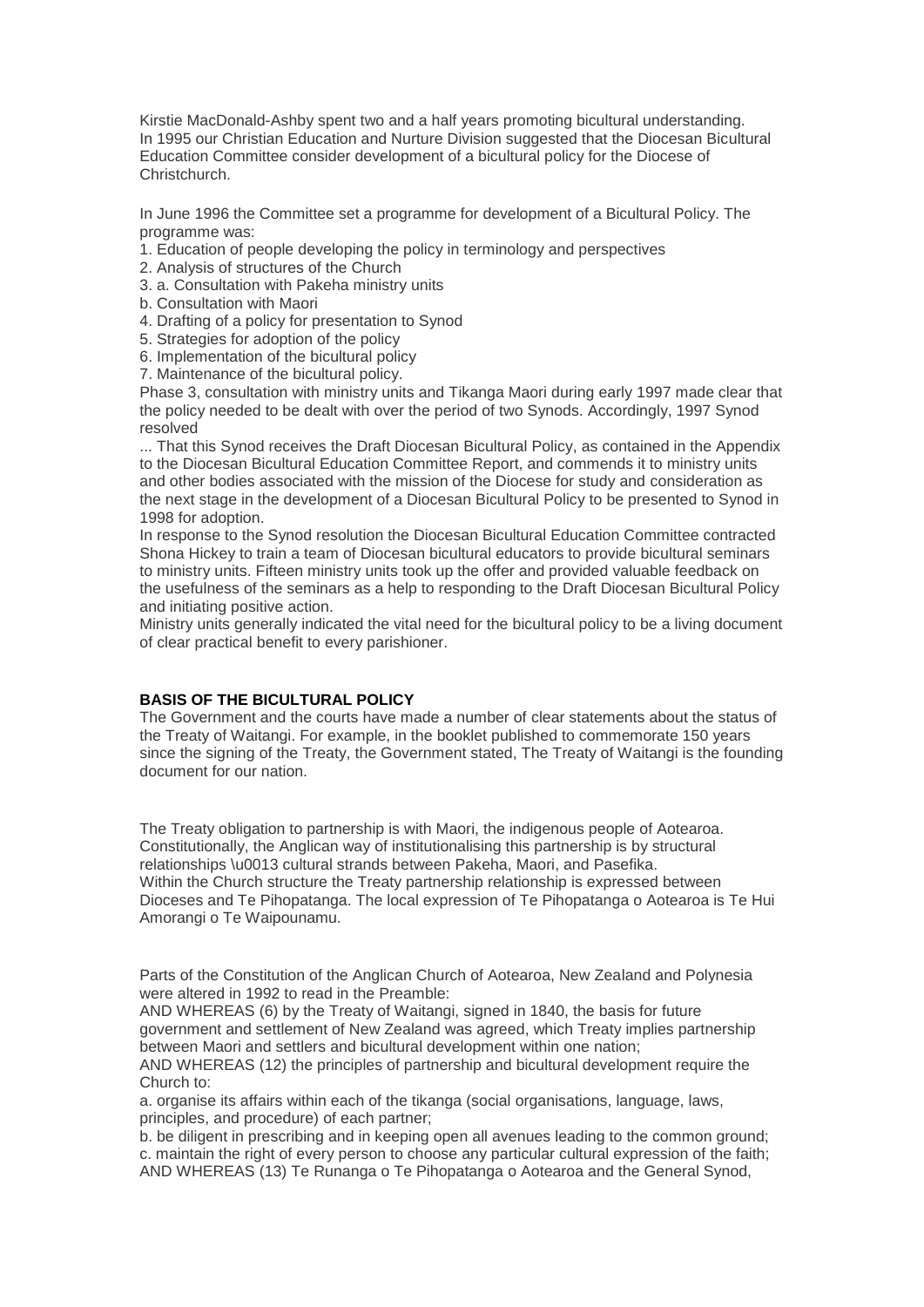meeting together in a General Conference in November 1990, covenanted with each other and agreed to certain amendments and revisions of the Constitution to implement and entrench the principles of partnership between Maori and Pakeha and bicultural development and to incorporate and extend the principal provisions of the Church of England Empowering Act, 1928;

In 1996 General Synod reinforced clause 6 of the Preamble of the Constitution with respect to theological training and ministry education by adding the words,

Te Tiriti o Waitangi guarantees te tino rangatiratanga to Maori and provides the framework for relationships between Tangata Whenua and other Tikanga within Aotearoa New Zealand.

#### **MINISTRY UNIT CONSULTATION**

Consultation with Diocesan ministry units during early 1997 identified two avenues along which a bicultural policy should be developed. One was through education of Tikanga Pakeha and the other was in development of partnership with Tikanga Maori. Bicultural seminars endorsed a desire by ministry units to raise awareness of the history of Aotearoa New Zealand leading up to the 1992 Constitution of the Anglican Church.

TIKANGA MAORI CONSULTATION

Tikanga Maori has been kept informed throughout the whole time during which the draft and proposed bicultural policy was developed. Face to face dialogue on the Policy has been maintained with

\* Te Hui Amorangi o Te Waipounamu

\* Ngai Tahu.

Commitment has been made to honour the ongoing relationships established through the process.

#### **MAJOR ISSUES RAISED IN CONSULTATION**

The major issue raised during Bicultural seminars and in ministry unit responses to the Draft Policy has been the question, "why have a bicultural policy when we are a multi-cultural society?"

Two Anglican Church leaders make clear that, although we live in a multi-cultural and multiethnic society, we have an agreement that we will work together as two cultures:

In the context of Aotearoa-New Zealand, biculturalism is the willingness and the ability of all peoples who have arrived in this country over the last 200 years to venture into the culture of the Maori people.

It is also the willingness and ability of Maori to venture into the cultures of all other people. This relationship is cemented and encouraged in the Treaty of Waitangi..

(Canon Turi Hollis of Te Hui Amorangi o Te Waipounamu).

We talk about biculturalism, and there's a Pakeha understanding, and then there's a Maori understanding.

The Pakeha understanding of biculturalism is being sensitive to Maori issues, and Maori understanding of biculturalism is sharing power where decisions are made.

The two views have got to come together, and we must not kid ourselves that one viewpoint is the other. They've got to dialogue a little bit more. (Sir Paul Reeves, in tribute to Eva Rickard, 1998).

#### **THE HEART OF THE POLICY**

The result of fifteen months deliberation and consultation has been the defining of the heart of the bicultural policy of the Diocese of Christchurch as:

The Diocese of Christchurch accepts the Treaty of Waitangi and :

A. Seeks to increase understanding and awareness of the Treaty of Waitangi and encourage people to discover ways of living it

B. Seeks to continually build and maintain relationships between Tikanga Pakeha and Tikanga Maori.

# **ENCOURAGING PARISHIONERS TO APPLY THE POLICY**

For a bicultural policy to be relevant it ought to be something that nurtures our Christian journey in practical ways. Examples of positive action can be seen in what some parishes are already doing.

Encouragement in developing partnership between Tikanga Pakeha and Tikanga Maori will